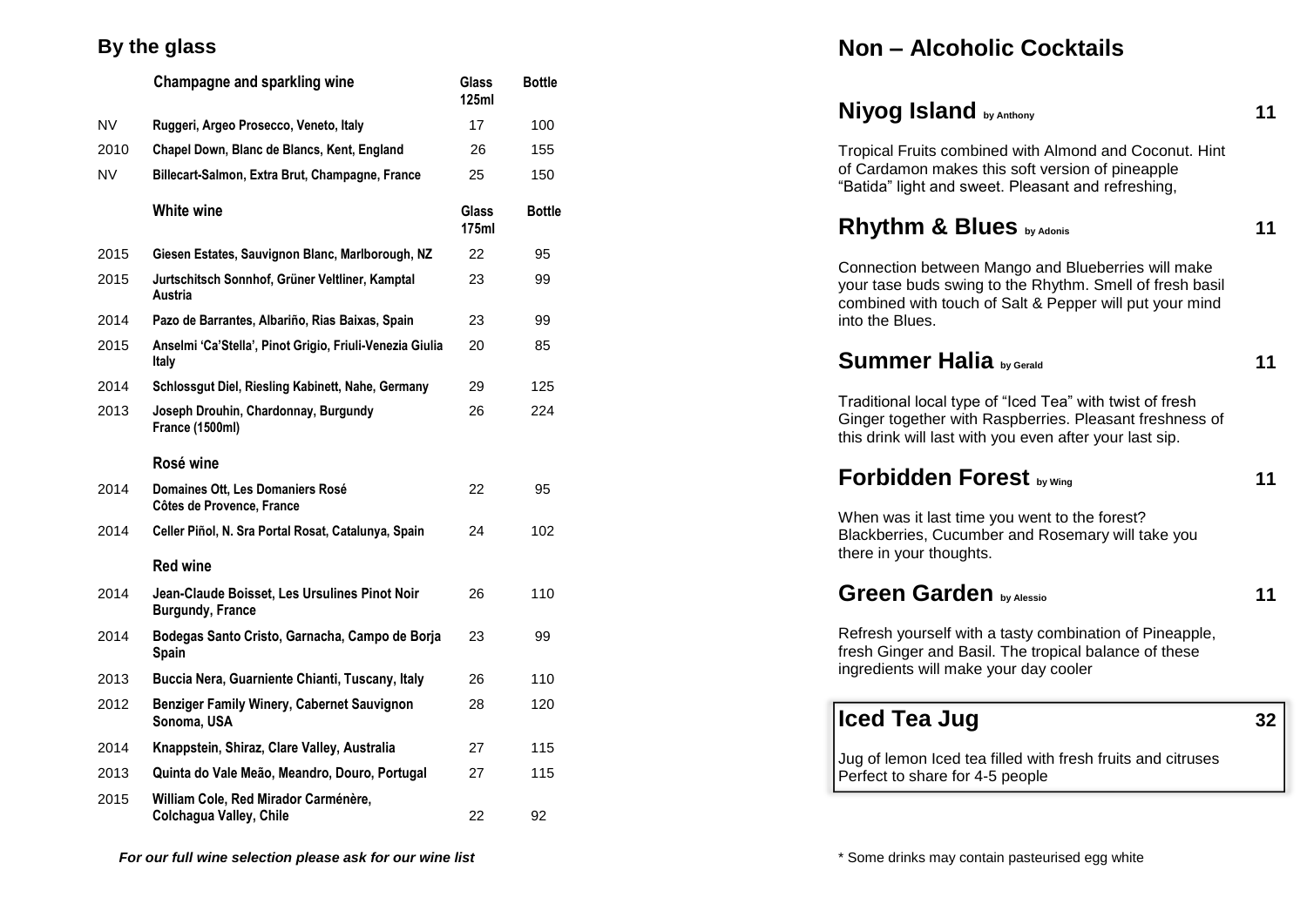## **Bartenders' Special**

Bartenders like to create, re -create, mix and twist all flavours they can find.

#### **Hwa Chae by Bannie Kang 19**

#### **White Rum, Watermelon, Pineapple, Lemon,**

#### **Maple syrup,**

World final of Bacardi Legacy 2016. Singapores representation with a nicely balanced, refreshing cocktail. Let's give support to skilled bartender from Anti Dote and make this cocktail famous. Inspired by traditional watermelon punch, great for any moment of day.

## **Ramos Gin Fizz 21**

#### **Sipsmith London Dry Gin, Lemon, Lime, Sugarcane, Milk&Cream, Orange flower water**

Just like many treasures - the Ramos Gin Fizz is one of those drinks that you'll be hard -pressed to find outside of New Orleans. While combining gin with cream and egg whites (among other ingredients) might seem odd, Henry C. Ramos knew he was onto something when he concocted this now famous cocktail back in 1888.

## **Speyside Swan 22**

#### **Monkey Shoulder Whisky, Pedro Ximenez Sherry, Plum bitters, Sparkling Wine**

Perfect adaption to Old Fa shined Cocktail. Combination of Scotch and Sweet Sherry together with touch of cinnamon gives the right ballance to this cocktail.

### **Lost & Found**

Some of our favourite drinks that enliven the spirit and excite the imagination

#### **Tanggero** by Adonis E.Reyes **19**

#### **White Rum, Chili Mango puree, Lemongrass syrup, Egg white, Lime and Salt**

Enjoy this life legacy in every sip of the cocktail. Beautiful balance between rum, mango, chilli and salt. Combined with home made lemongrass syrup and citrus juice. Awaken your taste buds.

### **Millionaire #5 21**

#### **Monkey 47 Sloe Gin, Abricotine, Dark Rum, Pomegranate, Lime, Plum bitters**

Unfiltered Monkey 47 Sloe Gin perfectly combined with great taste of Swiss apricots. All based Carribean rum aged in cognac barrels. Sounds interesting? Wait after you have a first sip...

## **Sea Goose 22**

#### **Grey Goose Vodka, Peach liqueur, Cranberry, Grapefruit**

Refreshing drink served in a flute. Not sweet, neither sour. Just simply perfect combination .

## **Prince of Julep 22**

#### **Becherovka, White Port, Angostura Bitters, Mint, Lemongrass, Lemon and Ginger**

Twist on a classic Julep style cocktail made in Prague 16 years ago. Mint and Ginger is refreshing combination with Czech Bitter. Nice and pleasant taste will last in your memory for a long time after your last sip.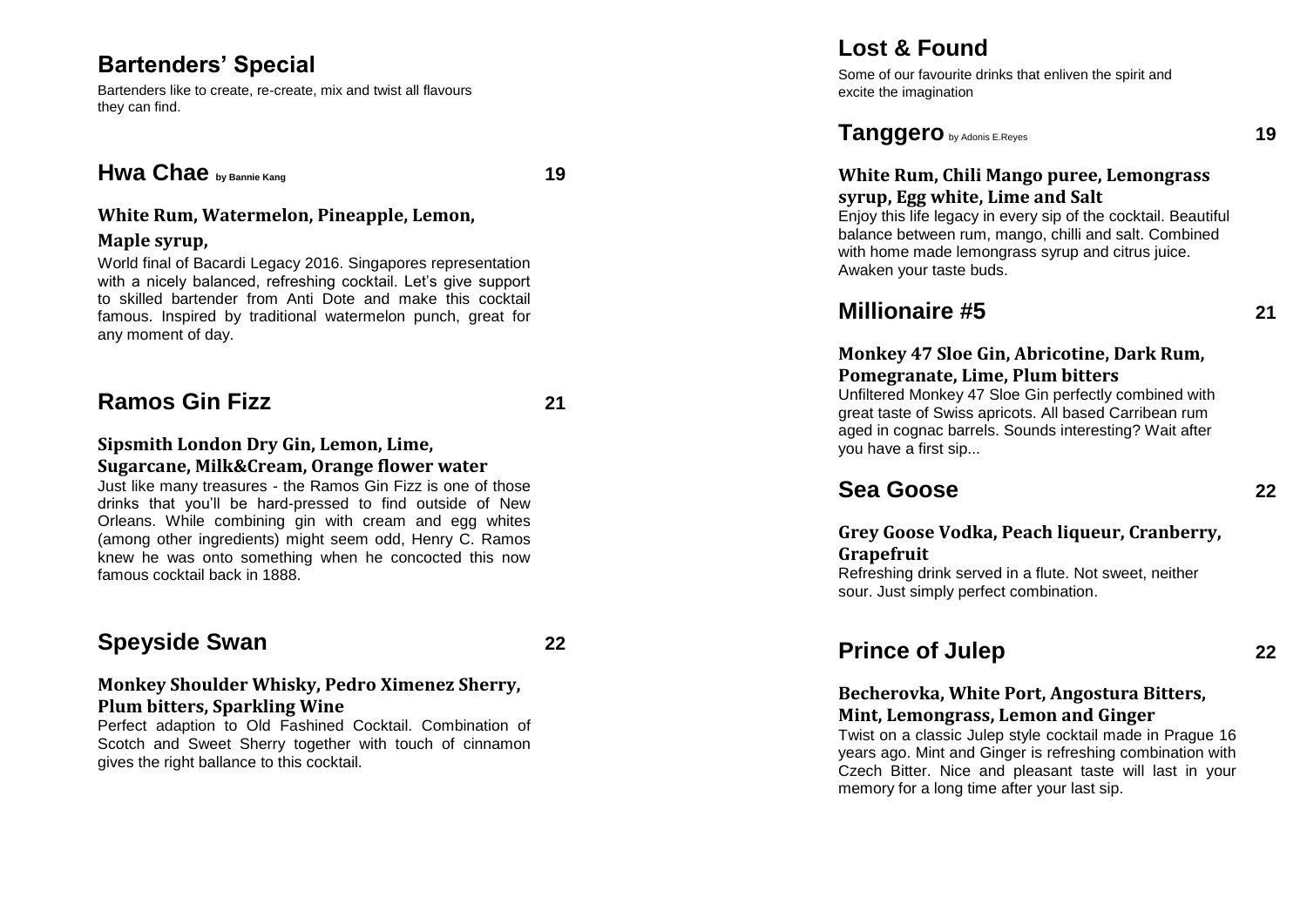## **From all over the world to you**

What we would drink on our night off

### **Palmilla Swizzle 22**

#### **Caribbean Rum, Martinique Rum, Orange liqueur, Orgeat, Cherry Bitters, Aphrodite, Citrus juices**

There was a time when Rum ruled it all. Take yourself back in time with great balance of flavours in this supercold swizzle.

## **Encanto Sour 21**

#### **Pisco, Will's Bitter, Lemon, Egg white, Lemongrass syrup**

South American grape spirit aged for 9 month in beautiful countryside of Peru is combined with our home made bitters aged in 4 generation Negroni barel. New style for an old refreshing classic.

#### **Sunset over Chihuahua 22**

#### **Mezcal, Honey, Blueberry, Lemon, Lime, Passionfruit**

A small village in central Mexico named Chihuahua is the place where time stops. Have a sip of the beautiful spirit from Jalisco mountains created from wild grown Agave plants. Listen to El Mariachi and his guitar in every sip of this slightly smoky beauty.

## **Rose of Regent 22**

#### **G'Vine Gin, Elderflower liqueur, Raspberries, Apple juice, Lemon, Mint**

As beutiful as rose flower can be. Glamorous, graceful, light and floral taste bring refreshing notes to your palete.

## **Our Popular Creations**

## **Tío Abuelo 22**

#### **Bombay Sapphire, Giffard Passionfruit, Tio Pepe Sherry, Tonic**

Giving the G&T a fresh dimension. Move away from your usual, and try something new. Perfect for any moment of the day .

#### **Mouse Trap 21**

#### **Black Cow Vodka, Lavender cordial, Lime Juice, Rhubarb bitters, Cheddar**

Fresh whole milk makes an exceptionally smooth vodka with a unique creamy character. Yes, you are reading right, Vodka is made from milk. Unique drink with unique cheddar pairing will goes far beyond your expectations.

## **Second Secret 21**

### **Double Rye Whisky, Laird's Bonded Apple Brandy, Pomegranate Syrup, Lemon**

Fast becoming one of the worst kept secrets in London. This is our take on a classic American staple, a bold and fruity sour. Never fails to impress

## **Blood & Sand 22**

#### **Penderyn Sherrywoood, Cherry liqueur, Bianco Vermouth, Whisky barrel aged bitters, Orange**

Welsh whisky aged in Oloroso sherry cask is a great builder with amazing taste. Ballance between sweet vermouth and cherry. Enjoy this renewed old classic.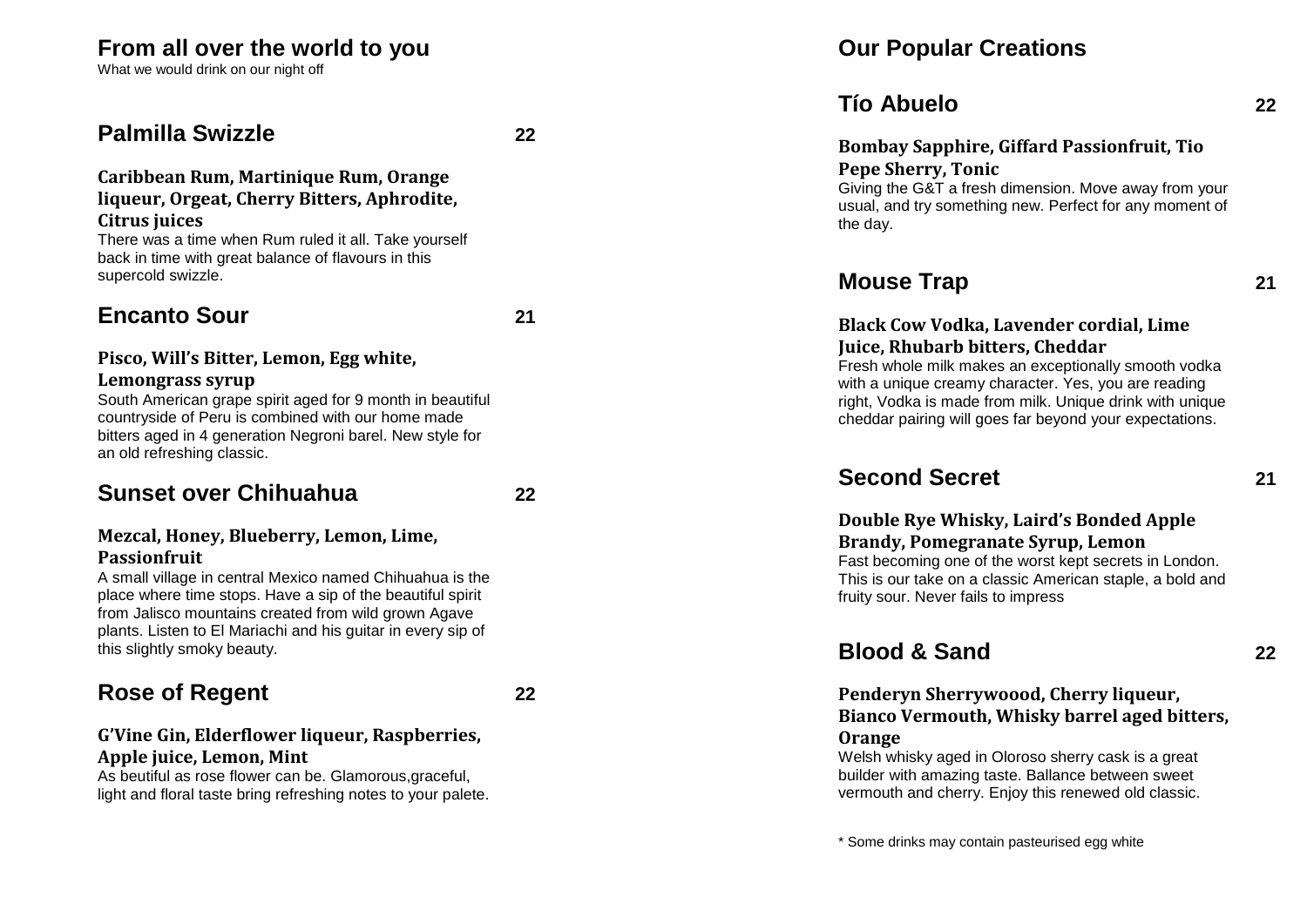## **We like to share**

Great for two from one glass…

#### **Batida de Ananas bota 35**

Refreshing and tropical combination of Brazilian Cachaca and 7 years old rum from Panama, Coconut, Pineapple and Citrus..

## **Macaque** 38

This cocktail is perfect combination of Monkey Shoulder, whisky liqueur, pink guava and Vanilla Ice Cream. Remember Indiana Jones and the temple of doom? Served in cage because you don't want to release this beast…

#### ANY TIME IS **PIMM'S O'CLOCK**

| <b>Traditional Pimm's &amp; Lemonade</b>                  | 16 |
|-----------------------------------------------------------|----|
| Made with our home made lemonade                          |    |
| Pimm's & Lemonade Jug                                     | 45 |
| Refreshing jug of Pimm's & Lemonade full of Strawberries. |    |

Mint, Cucumber and Citrus with our Home made Lemonade Fills about 5 glasses.



This cocktail is based on exceptional Hennessy cognac. Blended from several hundred rare eaux de vie, aged between 40 and 150 years old, hand-selected fro[m Hennessy's](http://www.cognacfans.com/brands/hennessy/) reserve cellar or 'Paradis'.

A small touch of Parfait Amour and here comes the drink with presence of great French history.

The result is a shimmering, amber-coloured cocktail with a hint of sophisticated refinement, where aromas of jasmine and orange blossom are spiced with smoky accents.

#### **Beers**

## **Bottled**

| Pilsner Urquell (Czech Republic)            | 14 |
|---------------------------------------------|----|
| Estrella Damm (Spain)                       | 16 |
| Meantime Yakima Red Ale (UK)                | 17 |
| Albens Fine English Cider (Bali, Indonesia) | 14 |
| Erdinger Weissbier (Germany)                | 19 |
| St Peter's Cream Stout (England)            | 24 |
| Tennents Whiskey Oak (Scotland)             | 17 |

### **750ml Bottles**

Estrella Inedit (Hops & Wheat - Spain) 36

## **Draught**

| Golden Ale Draught (Little Island Brewery SG) | 17 |
|-----------------------------------------------|----|
| Meantime London Pilsner (Greenwich UK)        | 17 |

\* Draught beers served in pint

\* Scooner available on request for \$14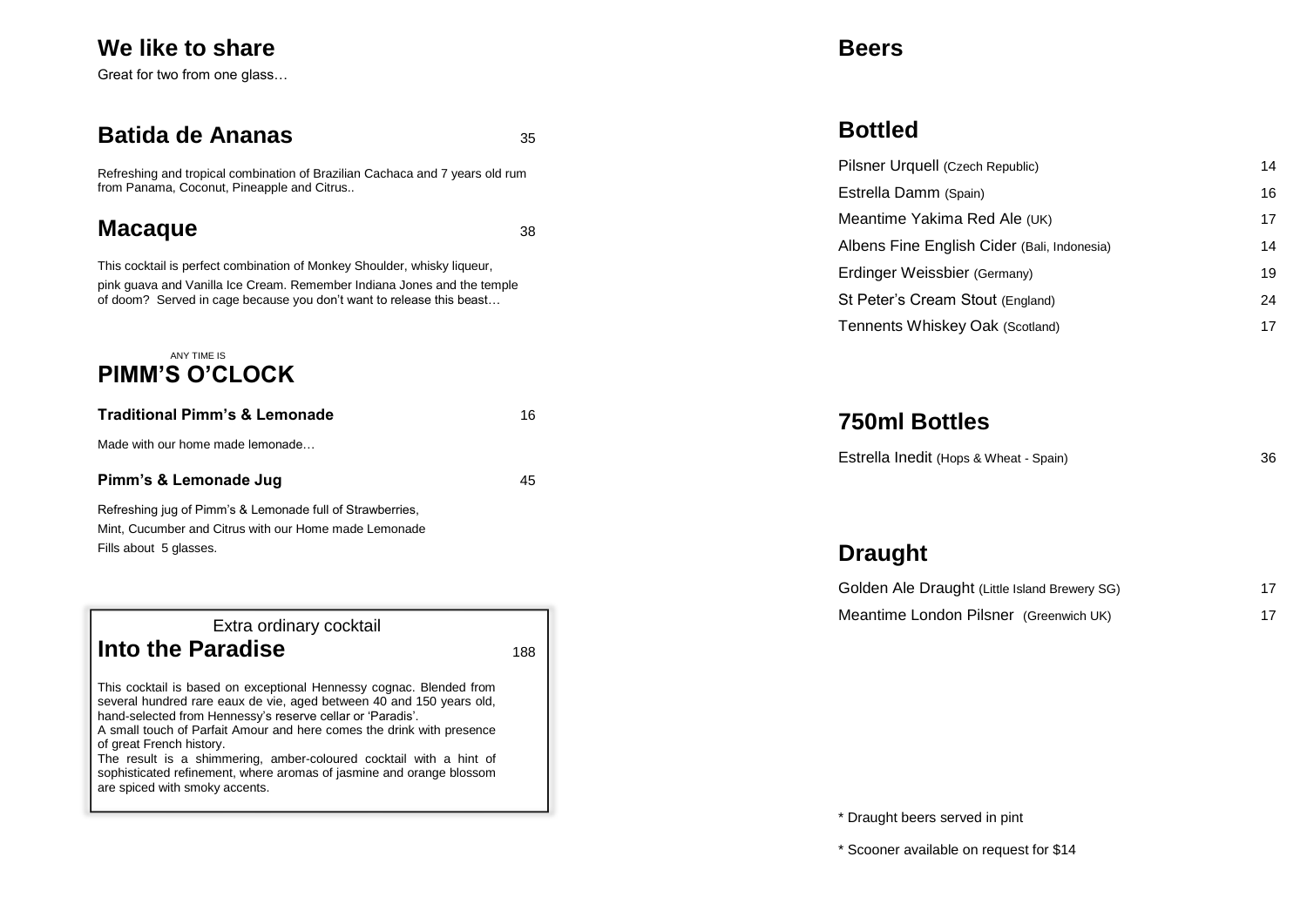### **Scotch**

We hold an ever changing scotch selection; here are some of our favourites

## **Delicate & Floral**

| Chivas Regal 21 Royal Salute | 46 |
|------------------------------|----|
| Monkey Shoulder              | 19 |
| The Dalwhinnie 15            | 23 |

# **Rich & Full bodied**

| Auchentoshan 12       | 19 |
|-----------------------|----|
| High West Rendez-Vous | 20 |
| Compas Box Hedonism   | 24 |
| Johnnie Walker Blue   | 48 |
| Macallan 18           | 46 |

# **Smokey**

| Highland park 12                | 20 |
|---------------------------------|----|
| Talisker 18                     | 34 |
| Oban 14                         | 21 |
| Lagavulin 16                    | 22 |
| <b>Compass box Peat Monster</b> | 19 |

# **Whisk(e)y**

The Americas, Japan and Ireland all produce great whisky as well….

# **Delicate & Floral**

| Hakushu 12       | 27 |
|------------------|----|
| Hibiki Harmony   | 27 |
| Penderyn Madeira | 24 |

**Rich & full bodied**

| Eagle Rare 10         | 19 |
|-----------------------|----|
| Gentleman's Jack      | 22 |
| Makers Mark           | 20 |
| Rittenhouse Rye 50%   | 18 |
| Penderyn Sherywood    | 24 |
| Nikka from the Barrel | 21 |

# **Smokey**

| Penderyn Peated           | 24 |
|---------------------------|----|
| <b>High West Campfire</b> | 21 |

**New make**

| Death's Door White Wiskey |  |
|---------------------------|--|
|                           |  |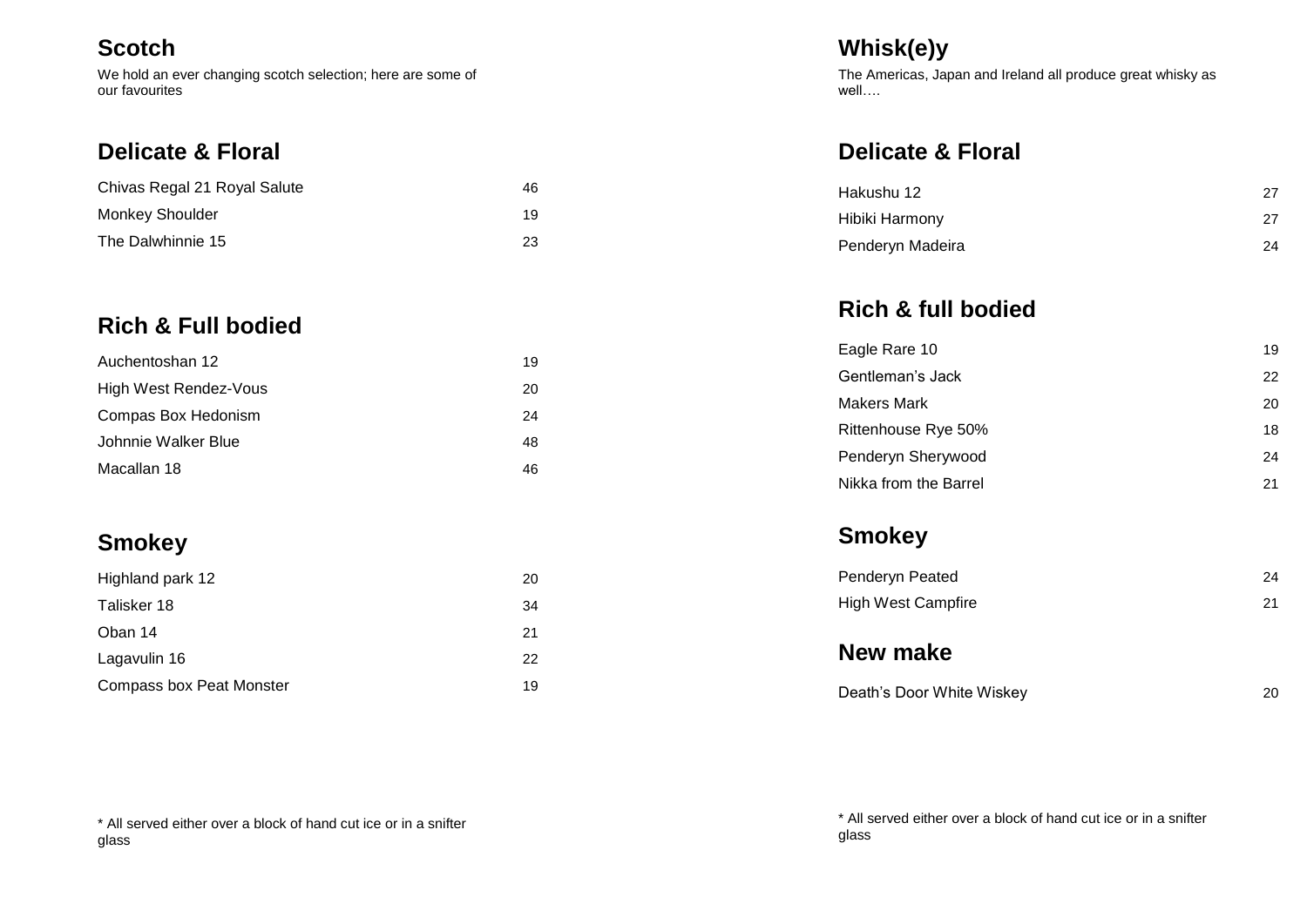# **White Spirits**

A collection of our favourites, suitable with a mixer or stirred as a martini

# **Vodka**

| Babicka Wormwood (Corn)                           | 21 |
|---------------------------------------------------|----|
| Stoli Elit (Wheat, Rye)                           | 21 |
| Chase Marmelade (Potato)                          | 23 |
| Grey Goose (Wheat)                                | 20 |
| Ketel One (Wheat)                                 | 19 |
| Black Cow (Milk Vodka served with Cheddar Cheese) | 25 |
| Pravda Vodka (Rye)                                | 19 |

# **Gin**

| Beefeater 24 (England)                           | 21 |
|--------------------------------------------------|----|
| St. George - Botanivore/Terroir/Dry Rye (CA USA) | 19 |
| Chase Elegant Crisp (England)                    | 25 |
| Hendricks (Scotland)                             | 20 |
| Dodd's (England)                                 | 27 |
| Citadelle (France)                               | 19 |
| Old Raj (England)                                | 17 |
| Jensen's Old Tom Gin (England)                   | 19 |
| G'Vine Floraison / Nuaison (France)              | 20 |
| Monkey 47 (Germany)                              | 22 |
| Tanqueray No10 (England)                         | 21 |
| Sipsmith (England)                               | 19 |
| West Winds the Cutlass (Australia)               | 24 |

\* Fever Tree mixers or Juice included

\* All served either over a block of hand cut ice or as a Martini to your preference

## **The Wild West**

Outside of whiskies, the America produces great Tequila and Rum

# **Tequila & Mezcal**

| Don Julio Blanco                  | 15 |
|-----------------------------------|----|
| Don Julio Reposado                | 16 |
| Don Julio Anejo                   | 17 |
| Jose Cuervo Reserva de la Familia | 39 |
| Excellia Anejo                    | 20 |
| Corzo Reposado                    | 19 |
| Illegal Mezcal                    | 18 |
| Don Amado                         | 21 |

## **Rum**

| Bacardi 8 (Bahamas)                         | 17 |
|---------------------------------------------|----|
| Diplomatico Reserva Exclusiva (Venezuela)   | 16 |
| Plantation 5 year Grand Reserv (Barbados)   | 16 |
| Plantation 20 <sup>th</sup> Anniversary XO  | 22 |
| Matusalem Grand Reserva 15 (Dominican Rep.) | 19 |
| Santa Teresa 1796 (Venezuela)               | 20 |
| Ron Zacapa X.O (Guatemala)                  | 38 |
| St. Lucia 12 (St. Lucia island)             | 25 |
| Abuelo 12 (Panama)                          | 19 |
| Takamaka 8 (Seychelles)                     | 21 |
| Foursquare (Barbados)                       | 18 |
| New Grove (Mauritius island)                | 19 |

\* All served either over a block of hand cut ice or in a snifter glass